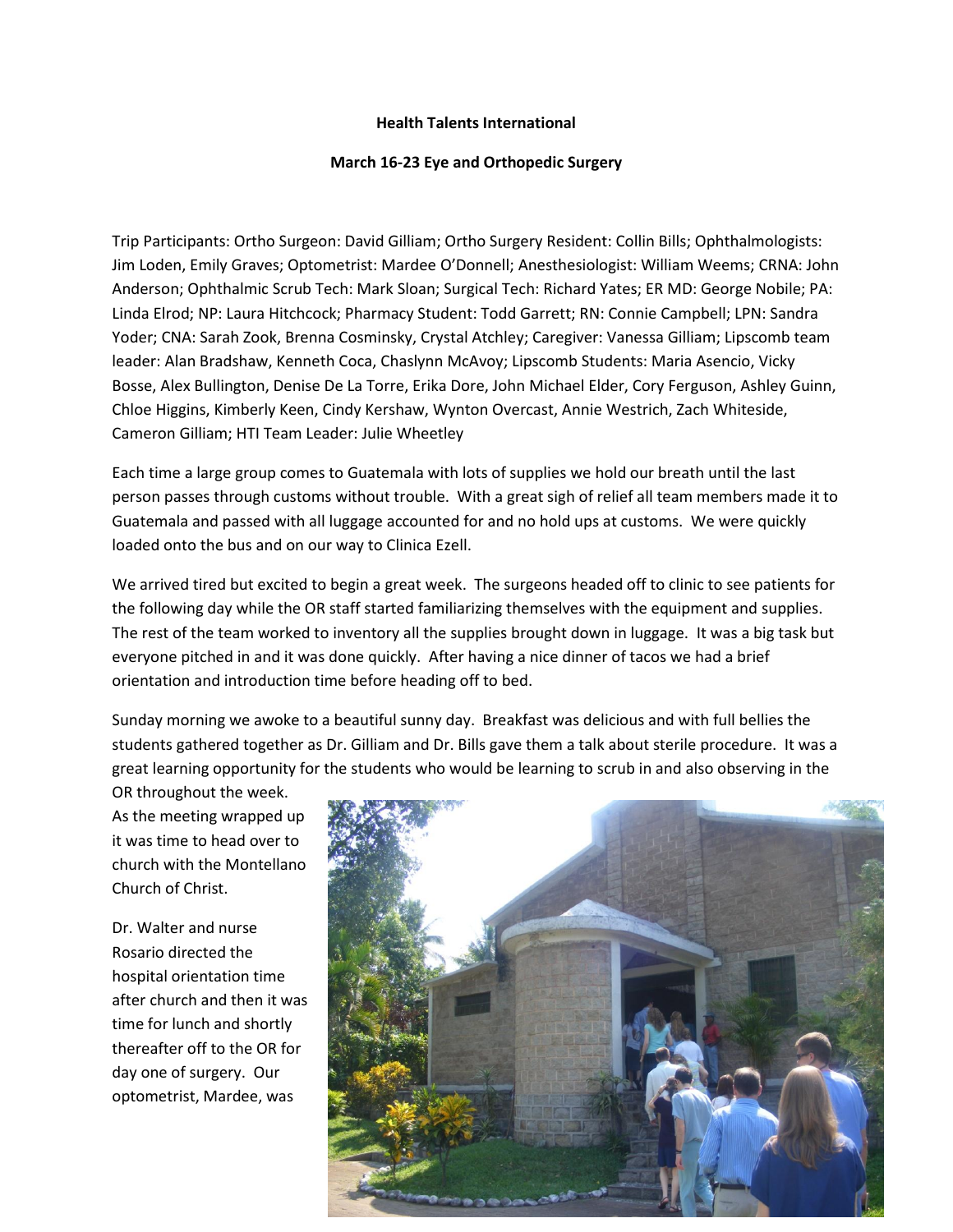very busy all week with optometry patients, pre-op surgical patients and surgical consults for future trips. We were so thankful to have him join this team on short notice and would have been in a pickle without his skilled help seeing the large quantity of patients scheduled for the week.

The eye team in the OR had a nice patient load but thankfully weren't overwhelmed for the first day. Dr. Loden was able to spend some time explaining what he was doing during surgically to some of the students and also help Dr. Graves become more familiar with the surgical procedure used at Clinica Ezell for cataract extraction. The ortho team didn't have many cases on Sunday but had a bunch of patients they were able to help in clinic or were able to offer operations for the following day.

Surgeries went well and the team met together after dinner for a short devotional time led by Alan Bradshaw. Alan served as the team's head chaplain throughout the week. His skill at developing solid relationships and getting to know his students and other team members has impressed us year after year. This makes his devotional talks all the more meaningful as you can see so plainly the heartfelt nature of his messages. He also had several of the men on the team take a night to share some thoughts. It was nice to hear from Kenneth, Todd and Zach as well as Alan.

Monday morning rolled around and the team spread out in many different directions. Students were divided up between mobile medical clinics with Laura and George and our Guatemalan MD's and dentists, optometry clinic, Eye OR, Ortho OR, Recovery and with our community development program. We had a great day in surgery. The eye team worked long hours, they started operating on their first patient at 8am sharp and worked steadily until just before dinner time with a short break for lunch. The patients we see in Guatemala have much more advanced or mature cataracts than those most often see in the USA. Getting a rock out of a tiny slit in a piece of tissue paper without tearing the paper is a fairly good example of what these surgeons are able to do. Oh and did I mention that the rock is bigger than the slit and you are doing this looking through a microscope the whole time?! Whew!



The ortho room was interesting with arthroscopy cases going on. The ortho surgeons were able to help a numerous people throughout the week. They gave steroid injections to arthritic patients, operated on patients with meniscus tears, amputated a toe severely damaged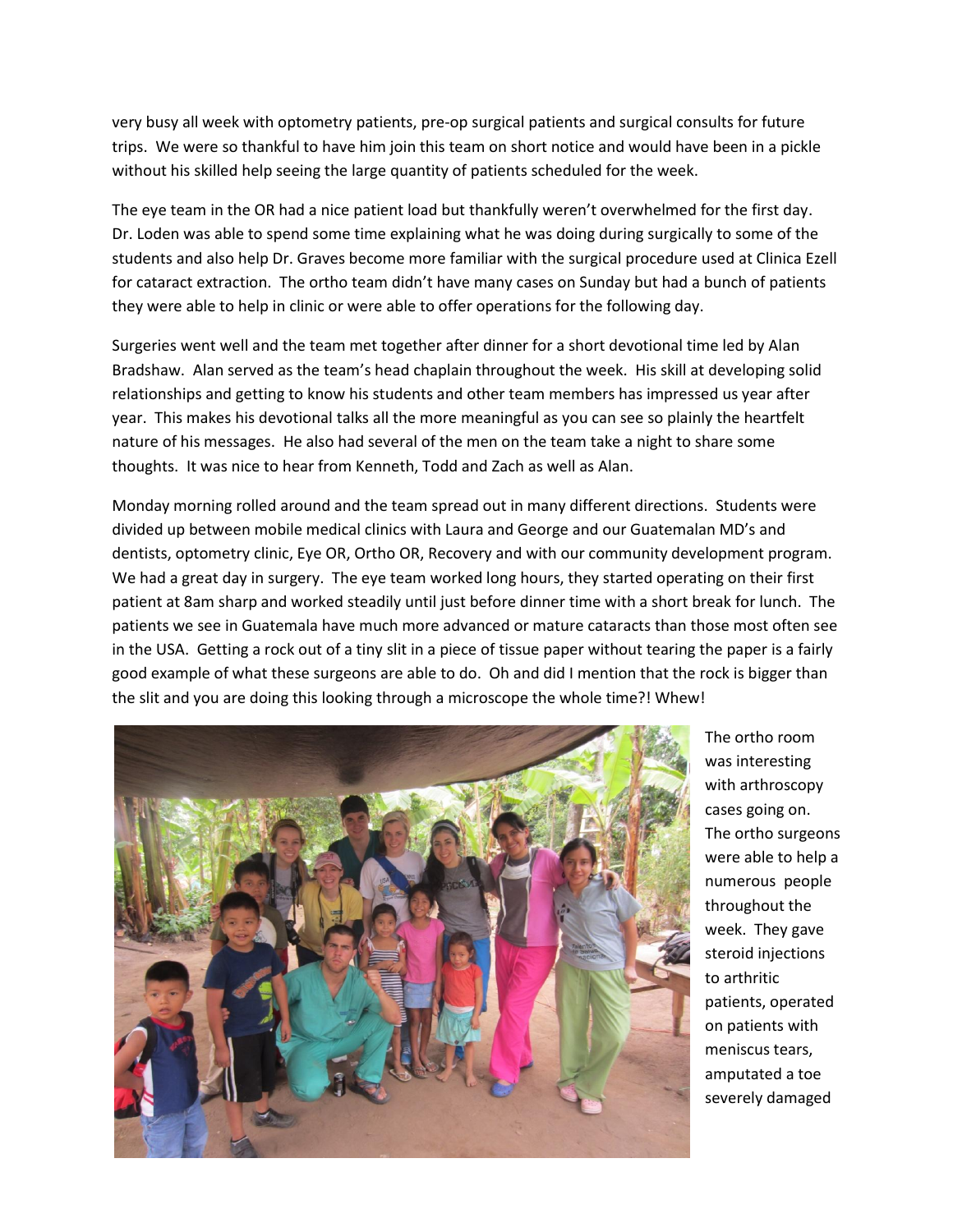by gout and had one special case in addition to all of that. You will hear more about that special patient here in just a moment… Richard and Linda were the OR staff helping in the ortho room on Monday. They did a great job and made everything flow so smoothly. Richard being the veteran he is, helped get the arthroscopy tower up and running, and kept the surgeons working without any hick-ups. We were blessed to have him on the team and believed that God was truly looking out for us by providing such a skilled person when he was most needed. Linda did a great job rotating between OR and mobile medical clinics. She pitched in and helped where needed and brought her joy along with her!

In the recovery ward Connie took charge and helped train the LPN and CNA's under her charge. Sandra, Sarah, Crystal and Brenna did wonderfully caring for patients, giving pre-op eye drops and making sure our patients were loved on and comfortable. Marta, Dr. Nehemias' RN health promoter also helped care for patients since we were short handed for RN's among the USA team. She was a delight to work with and HTI is so grateful to have a skilled young nurse like her as a part of the team. Connie is an ortho RN so she was the perfect person to have recovering and caring for patients post-op. We love having her around and hope that she continues to join this team for years to come!

In the sterilization room Alan Bradshaw spent time learning a whole set of new skills he hadn't expected. He learned about how to sterilize in the big autoclaves, how to flash instruments in the small one and what to do with all that arthroscopy equipment! He didn't have the most enjoyable job but Alan really pitched in and helped keep things running with guidance from Richard along the way.



On Tuesday we started out the morning heading out in many different directions once again. The dental crew was excited to have a day out at mobile clinic. Several of the Lipscomb students were predental so they jumped at the chance to spend quality time with Heidy and Margarita (the temporary dentists covering for Dr. Silvia Albizures while she is on maternity leave). Heidy and Margarita thoroughly enjoyed having these students with whom

they could share their knowledge and experience. Meanwhile Oscar and Obdulio our coordinators for the community development projects we run were out visiting families and working to plant seeds in a few raised bed gardens they had helped families to build. The students who joined them throughout the week enjoyed getting to see the village of La Fortuna and see the effort HTI is putting in to improve the living situations of families in that village. Oscar and Obdulio also enjoyed the chance to practice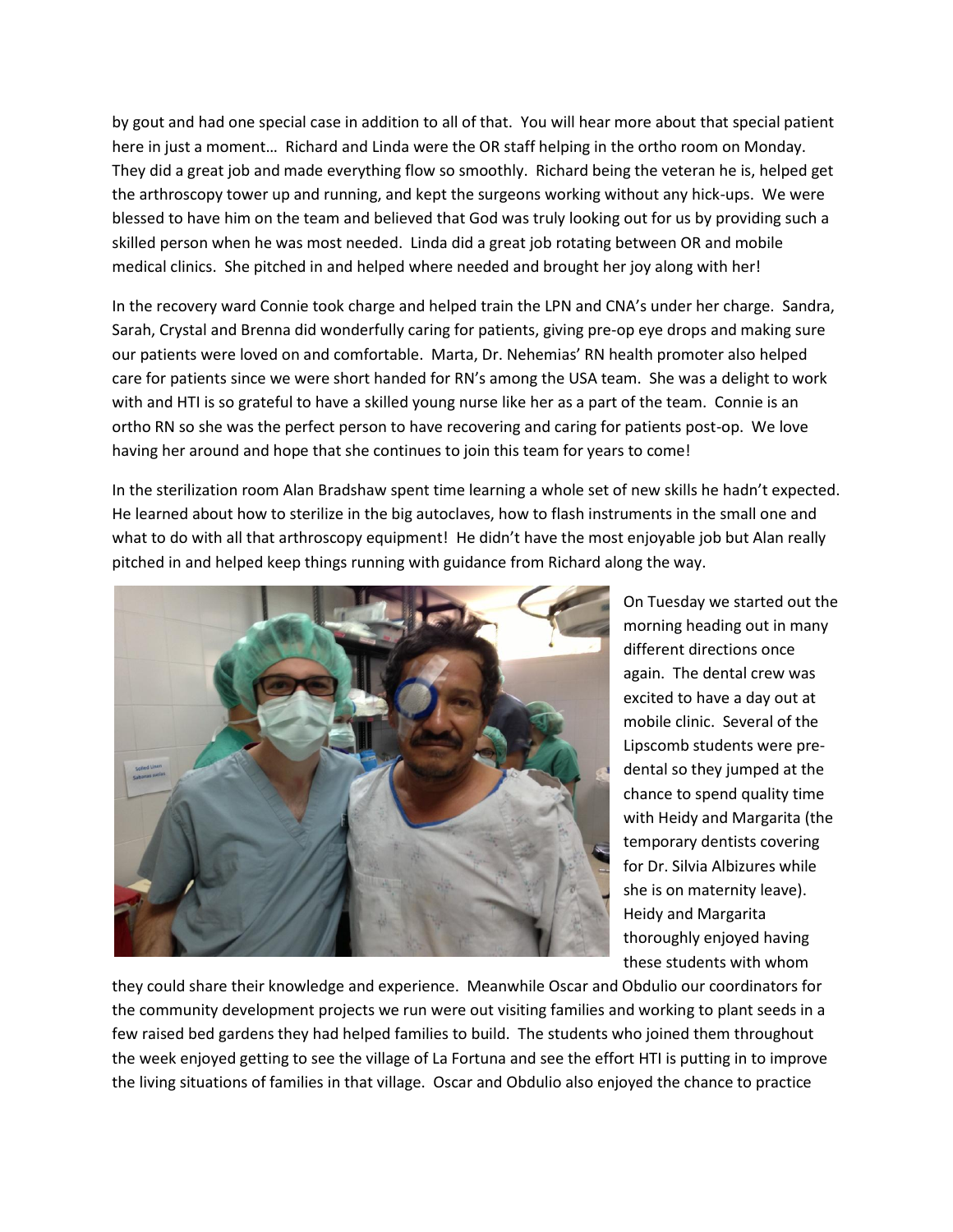their English as they have been taking classes for the last year or so and have greatly improved their English speaking skills!

Surgeries on Tuesday were smooth and trouble free. The eye team had found their groove. Mardee was still rolling through the patients all day long and scheduling those who were candidates for surgery for the following day. Tuesday was special because we had two very special patients arrive at Clinica Ezell this day. One was Catalina, a 94 year old cataract patient. She was thrilled to find out that we would operate on her after being turned away at several other places because of her advanced age. Catalina captured the hearts of many on the team when she shared a song with us saying that it was "the song God gave me". Her words of faith and song of praise humbled our hearts and shined with the beauty of our most awesome and holy Father who does provide and protect.

The other patient who brought the team to their knees in prayer was Rosario, a lady in her early 50's who had been hit by a car nine months prior to coming to us. At the time of the accident Rosario was taken to the national hospital and had two metal plates put into her left leg. Sadly the operation never healed properly and eventually the skin above her shin opened up and stayed chronically infected. Rosario came to the clinic with her x-rays and a prayer that we might be able to help cure her leg. She had been turned away from other hospitals and couldn't afford a private surgeon but had heard that perhaps there was hope at Clinica Ezell. After much discussion among the surgeons, a call to our med/surg committee chair on the US board, and other team members it was decided that Rosario did



indeed need to have the exposed metal plate removed from her leg. Dr.'s Gilliam and Bills said that her leg had not been properly set when the metal plate was placed on it and thus had still not grown back together after 9 months (per the x-ray's) but they stated that there was a small chance that there could be bone growth behind the metal plate which couldn't be seen on the x-ray's. Rosario was educated and told that she would have to be extremely careful about cleaning her wound every day and that there was only a small chance that her bone had grown back together and a big chance that she would have to go through another operation after healing from the first in order to place a bone graft on her tibia to promote it to grow back together properly. Understanding the risks and praying for a good outcome Rosario decided to go ahead with surgery and have her metal plate taken out and her wound cleaned.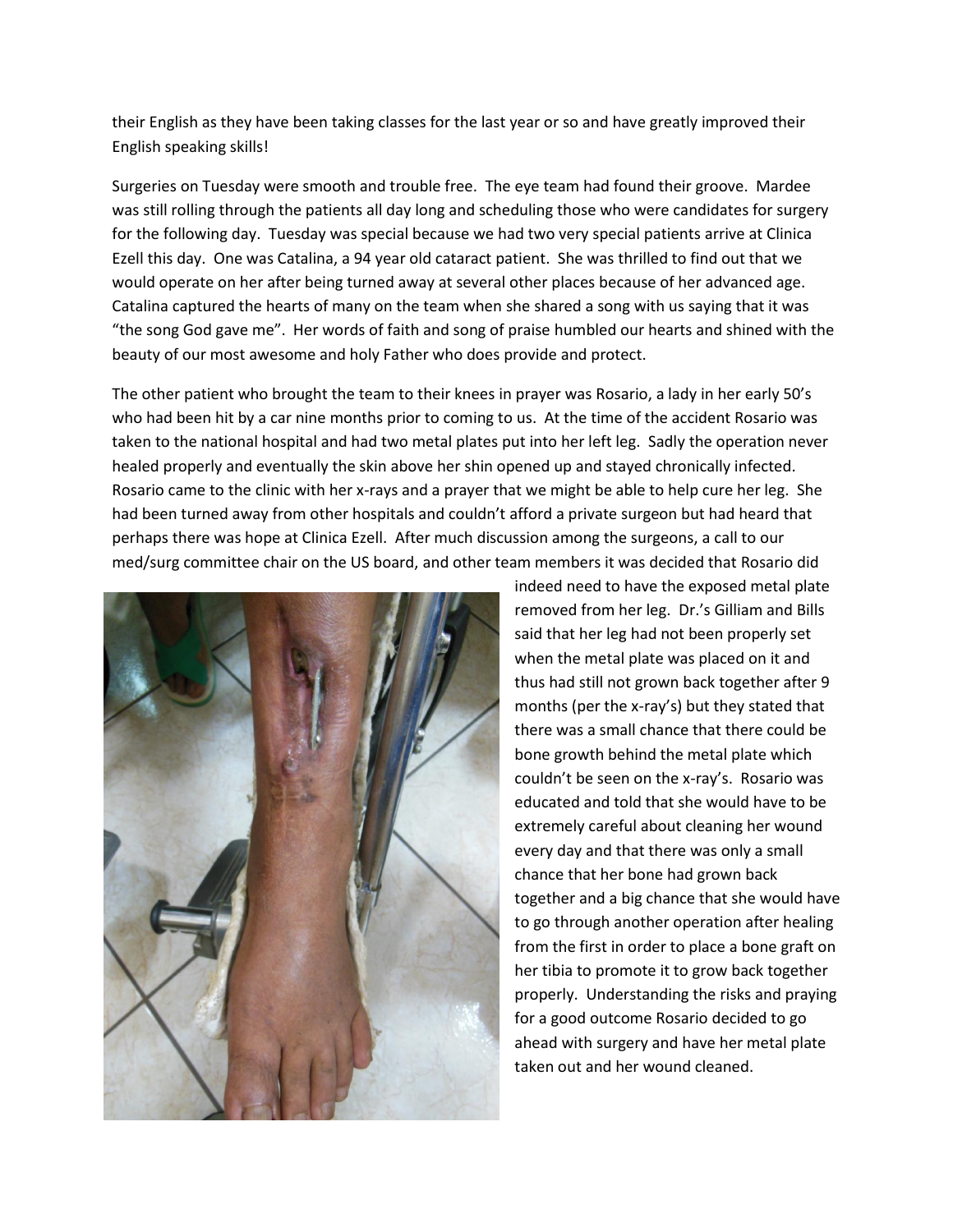Rosario was one of the first patients back on Wednesday for surgery. Through tears and prayers the team prayed that God would intercede for Rosario and surprise us all with a healing bone and a healthier leg than expected. Boy did God ever come through! Once Dr.'s Gilliam and Bills had the metal plate out Dr. Gilliam started to manipulate Rosario's leg to see if the bone moved or if it had grown together and in a surprised voice said "I think there is bone growth in there!" Joy filled the OR and the word quickly spread that God had answered our prayer and Rosario may once again be able to walk! Praise God and to Him be the glory!

Thankfully all other cases went well for both ortho and eye surgery on Wednesday and the eye team even finished up earlier than prior days so they got a bit of a break in the afternoon and went on a little walk through the village. Once they were back they got to talking about patients for the following day and decided to knock out one of their difficult cases for the following day. Back to the OR they went and in just a little while they were wrapping up feeling great about how their tough case had gone and expecting good vision for the patient the following day.

Our Anesthesia team with Dr. Weems and CRNA John Anderson was stellar, the best anesthesia set up we have had on an ortho team in a while. It was great to have two providers to care for our patients and a huge plus that John was fluent in Spanish. The two of them were enjoyable to work with and also served as great teachers for the students who shadowed them. Participating on surgical trips like this is always a great opportunity for students, especially when the providers like these guys take the time to teach and explain about what they are doing.

Wednesday afternoon several team members headed into Chicacao for a tour of town and some ice cream. On the way into town we stopped at the bridge built several years before by a Lipscomb engineering team. The little bakery that always gave the team bread was still there and they once again showed their generosity by giving the gift of delicious sweet bread to those who had gone to see the bridge. With smiles and goodbyes the team headed back to the cars and into Chicacao. Yummy ice cream was eaten and a few team members jumped in on some pick-up basket ball games in the town square. John and William, our anesthesia guys, were the tallest ones on the court!

During devotional time as the team discussed the events of the day Dr. Gilliam suggested that the group go and sing the Spanish songs they had been practicing all week with the patients in the ward. It was such a special opportunity to share with the patients. After singing most of the group split up to visit with and pray with the patients. One patient started asking questions and our recent Bennie McDonnel/Goddard scholar and new nurse, Marta, had the opportunity to witness and share about Christ with the patient. We were so excited to see the Holy Spirit at work!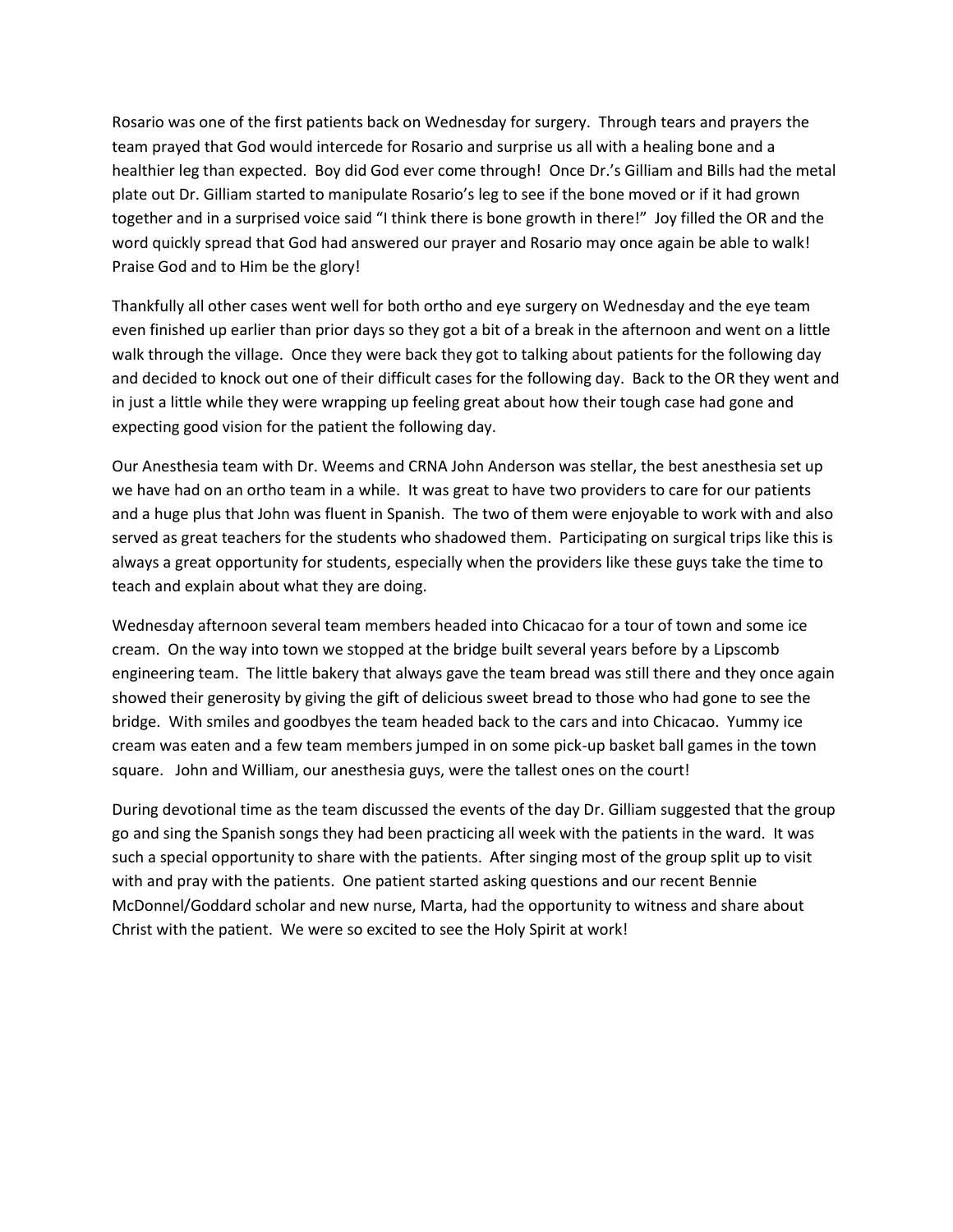

On Thursday morning we said goodbye to Dr. Loden who was off to the coast for a fishing trip. Dr. Graves finished out the day's surgeries for the eye room and the ortho crew finished up their cases early and were able to have a relaxing afternoon. The Lipscomb students who weren't scheduled for surgery or mobile medical clinics did a HUGE favor for the HTI staff by going all over the hospital and cleaning the awnings over the windows. They were a little sun burned by the time they were done but knew that they had done a great service for those at the hospital.

That afternoon a group headed out to the cacao farm for a trip to see the natural beauty of Guatemala. They had a great time playing in the forest, taking pictures with the ceiba tree and eating fresh pineapple! Another bunch of team members made their way to the hot springs near La Fortuna. They played in the water a while and marveled over the fact that the spring was so hot it could boil an egg!

Thursday night the team had a lovely time sharing their stories from the week, talking about the ways in which they had seen God at work and processing what they had learned. Everyone headed off to bed late after a long devotional and many students staying up to play a thrilling round of signs.